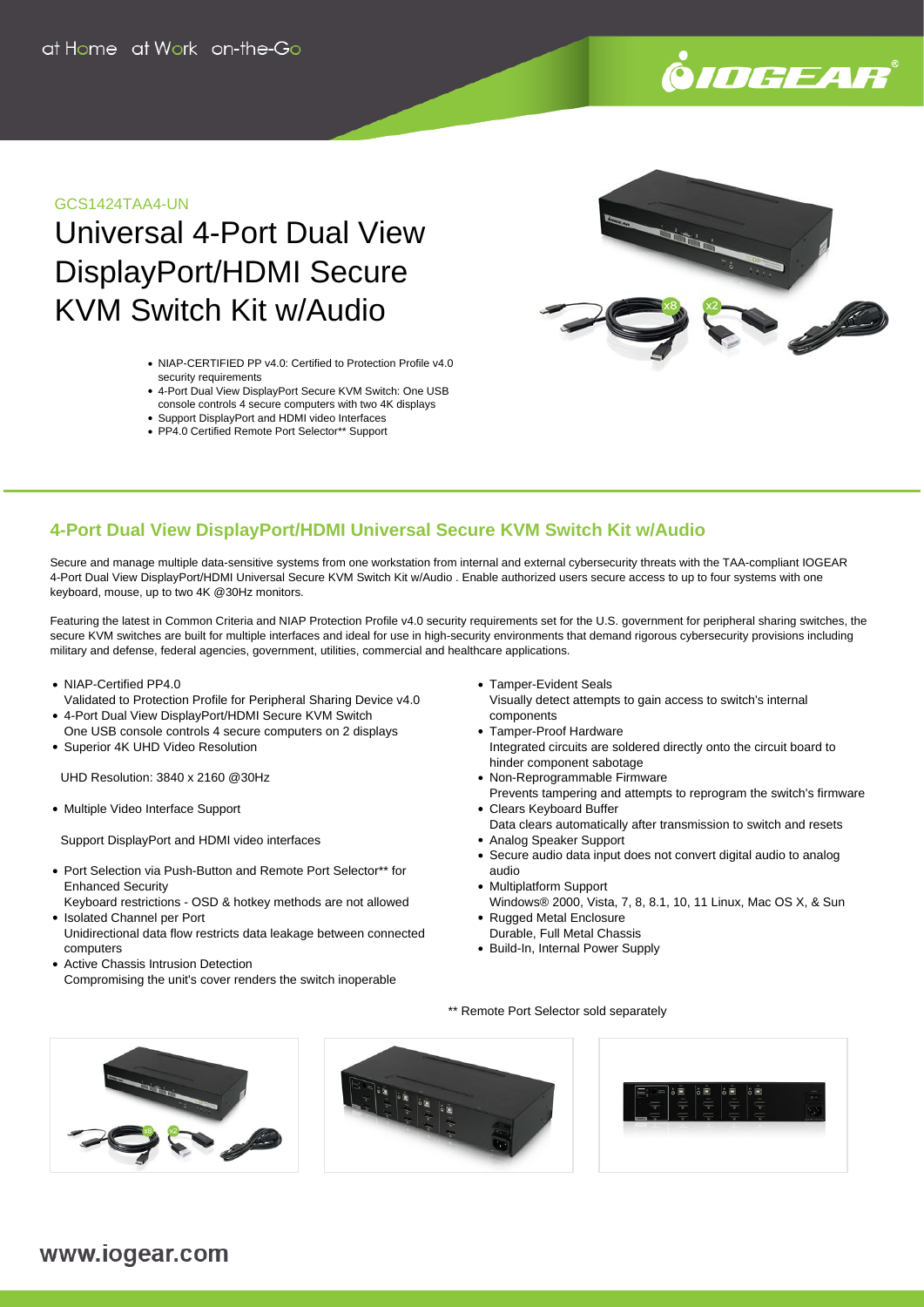

1x GCS1424TAA4 • 1x Power Cord 2x DP to HDMI Adapter

8x 6ft. HDMI to DP



#### **Requirements**

#### **Package Contents**

cable • 1x User Guide • 1x Warranty Card

### Console

- DisplayPort or HDMI monitor capable of the highest resolution that you will be using on any computer in the installation
- Standard 104-key wired USB keyboard
- Standard 2 or 3 button wired USB mouse
- Speaker (optional)

#### **Computers**

- 2 x DisplayPort or HDMI Video output connector
- A USB Type A port for keyboard and mouse
- A 3.5mm jack Audio port for speaker (Optional)

Operting Systems.

- Win 7, 8, 10, 11
- Linux: Kernel2.6+, RedHat v6.0+, SuSE v8.2+ Mandriva(Mandrake) v9.0+
- Unix: AIX v4.3, FreeBSD v3.51+, Sun Solaris v9.0+
- Novell Netware v5.0+Mac OS v9+
- DOS v6.2+